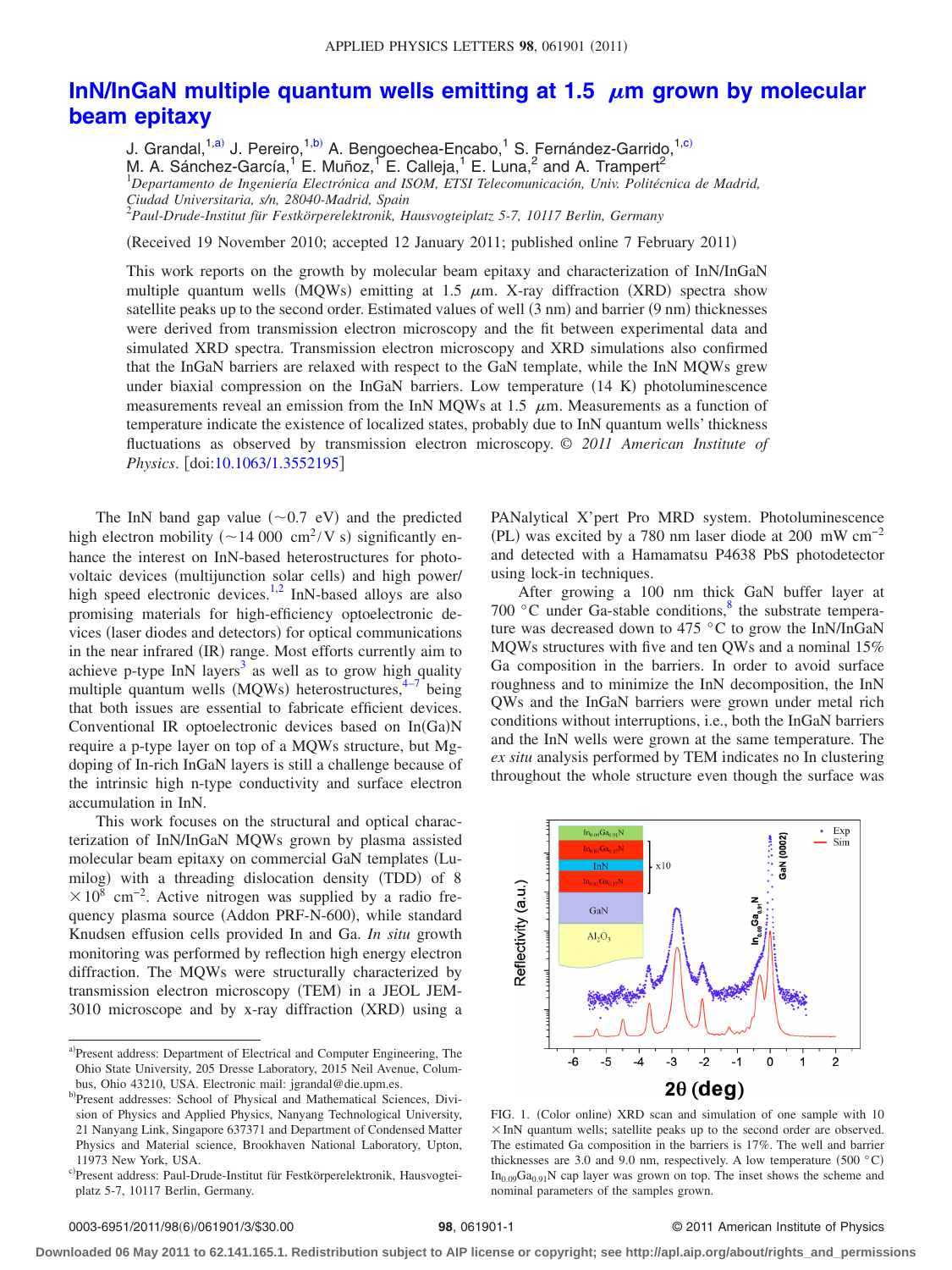<span id="page-1-0"></span>

FIG. 2. (Color online) (a) Cross-sectional dark-field TEM image of the 10  $\times$ InN/In<sub>0.83</sub>Ga<sub>0.17</sub>N heterostructure (TD: threading dislocations). (b) SAED image revealing two different diffraction patterns: (circles) GaN and (squares) relaxed InGaN barriers and the compressively strained InN QWs.

covered by In droplets as observed using an optical microscope. This indicates that the metal excess was accumulated on top of each layer.

Finally, on top of the last InGaN barrier, a 90 nm thick capping layer of InGaN, with a nominal In composition of 10%, was grown at 500 °C. All attempts of growing a high temperature GaN or Ga-rich InGaN cap layer at higher temperature led to the full decomposition of the QWs.

XRD scans from the MQWs show satellite peaks up to the second order independently of the number of QWs. This feature is typical for heterostructures with abrupt interfaces (Fig. [1](#page-0-3)) and confirms the presence of the QWs. In order to estimate the barrier composition and the wells and the barriers thicknesses, XRD simulations were performed. The results agree well with nominal growth parameters, yielding an estimated 17% Ga barrier composition. The thicknesses of the well/barrier were estimated to be 3.0 nm/9.0 nm, respec-tively (Fig. [1](#page-0-3)). The best fit is obtained assuming fully relaxed barriers with respect to the GaN template and fully compressed wells with respect to the barriers. The In composition estimated for the capping layer by XRD simulations is 9%. The measurements performed by TEM confirmed these results and assumptions. Figure  $2(a)$  $2(a)$  shows a cross-sectional dark-field TEM image along the  $\langle 11–20 \rangle$  zone axis of a 10  $\times$ (InN/InGaN) MQWs sample using the diffraction vector **g**= 0002. At first sight, QWs and barriers follow a periodic sequence with well defined interfaces. The measured average thicknesses of the QWs and barrier layers, obtained from the dark-field images, are in good agreement with the values inferred from XRD. A careful inspection, however, reveals remarkable thickness fluctuations  $(\pm 1 \text{ nm})$  on the nanometer

scale, which are additionally affected by the presence of threading dislocations (marked in the micrograph) passing the whole MQWs structure. The TDD for the InN QWs layer is estimated to be about  $4 \times 10^{10}$  cm<sup>-2</sup>. Selected area electron diffraction (SAED) pattern reveals the presence of two sets of spots [Fig.  $2(b)$  $2(b)$ ]: one set associated with the GaN template (circles) and another one related to the relaxed InGaN barriers and the strained InN wells (squares).

Low temperature  $(14 K)$  PL spectra show two emission peaks for all samples: a well resolved one at  $1.5 \mu m$  and a second one at 1.6  $\mu$ m, as determined from two Gaussian curve fittings [Fig.  $3(a)$  $3(a)$ ].

Theoretical predictions (finite element Schrödinger-Poisson calculations) using the physical parameters for InGaN and InN taken from Wu and Walukiewicz $\sigma$  suggest that the emission at 1.5  $\mu$ m is associated to a band to band transition within the QW. On the other hand, the peak at 1.6  $\mu$ m could be attributed to transitions from deep acceptors generated by structural defects within the crystal, as re-ported in InN layers by several groups.<sup>10,[11](#page-2-8)</sup> Miller *et al.*<sup>[12](#page-2-9)</sup> suggested that the origin of this peak could be related with unintentional contamination from a hydrogenic acceptor. They estimated the energy of a hydrogenic acceptor assuming the hole effective mass to fall in the range  $m_h^*$  $= 0.42 - 0.7 m<sub>o</sub>$  and using  $\varepsilon_0 = 10.3$  as the static dielectric constant[.13](#page-2-10) The acceptor ionization energy is estimated to be in the range of 54–90 meV, which is consistent with the peak we obtain at 1.6  $\mu$ m. However, the origin of these deep acceptor states still remain unclear and further analysis should be performed. In order to ascertain the origin of these two emissions, peak energy and integrated intensity temperature dependence were investigated. From the PL spectra evolution with temperature in Fig.  $3(a)$  $3(a)$ , the energy dependence for the two peaks is plotted in Fig.  $3(b)$  $3(b)$ , showing very different behaviors. While the emission at 1.5  $\mu$ m shows a clear S-shape behavior [Fig. [4](#page-2-11)(a)], the one at 1.6  $\mu$ m has no clear dependence (not shown). In the first case, the energy decreases (redshift) in the range of 14–95 K, then increases (blueshift) from 95 to 215 K, and finally decreases again (redshift) for temperatures above 250 K. This S-shape behavior has been generally attributed to carrier localization.<sup>14-16</sup> A fitting of the evolution of the integrated intensity as a function of the temperature could determine the characteristic activation energy of the process or processes involved in the thermal quenching of the emission from the wells. The expression used to estimate the activation energy is $17$ 

<span id="page-1-1"></span>



**Downloaded 06 May 2011 to 62.141.165.1. Redistribution subject to AIP license or copyright; see http://apl.aip.org/about/rights\_and\_permissions**